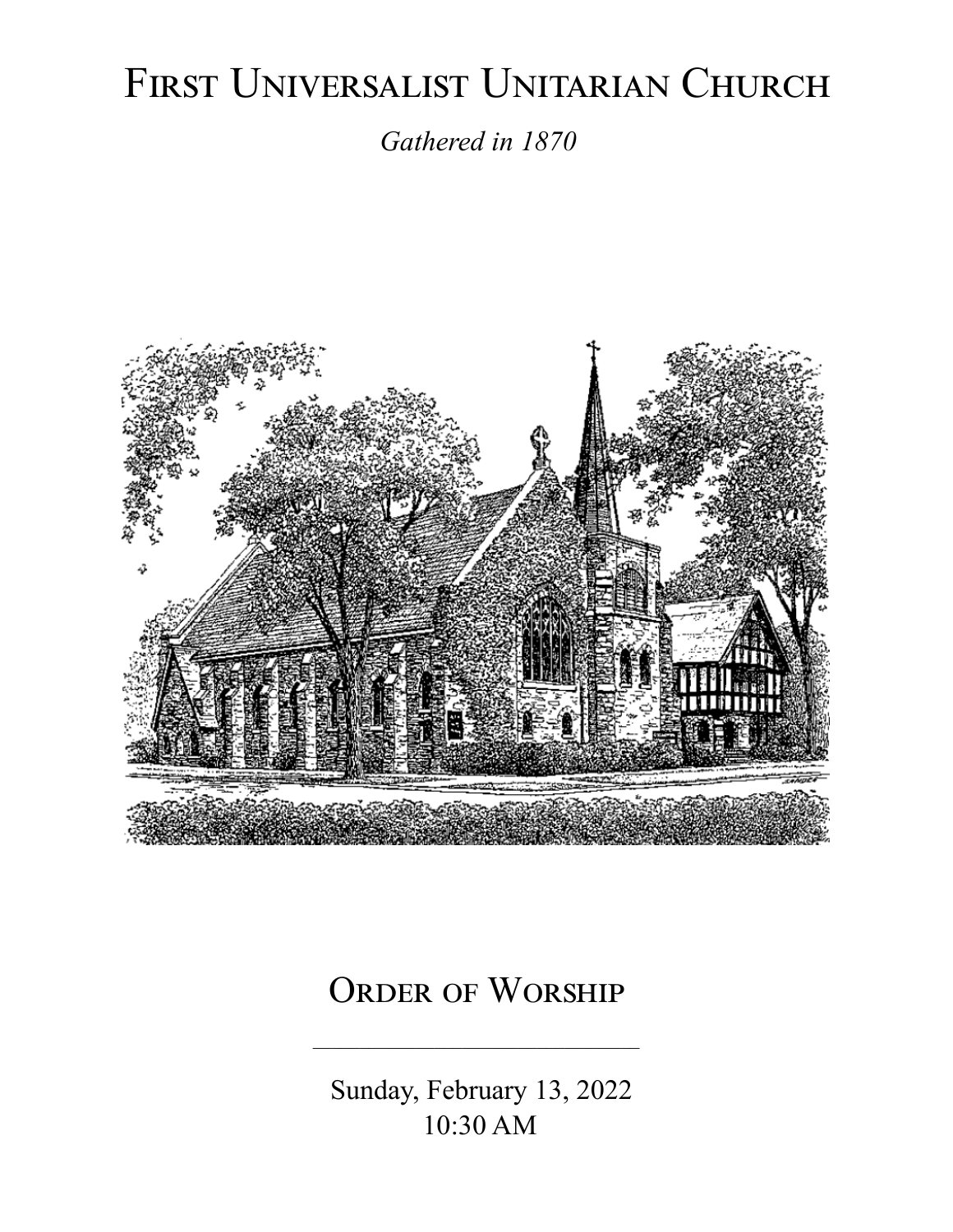# Order of Worship

#### **BELLCHIME**

#### **PRELUDE**

"I Am a Seed of Peace" Amgad Naguib and James Durst

WELCOME AND ANNOUNCEMENTS

#### LIGHTING OF THE CHALICE

**We light this chalice for the light of truth, the warmth of love, and the fire of commitment. We light this symbol of our faith as we gather together.**

\*Opening Hymn No. 214 "Shabbat Shalom"

\*Affirmation

**Love is the doctrine of this church: The quest of truth is its sacrament, And service is its prayer. To dwell together in peace, To seek knowledge in freedom, To serve human need, To the end that all souls shall grow into harmony with the Divine— Thus do we covenant with each other.**

\*Doxology

**From all that dwell below the skies Let songs of hope and faith arise; Let peace, good will on earth be sung Through every land, by every tongue.**

New Member Welcome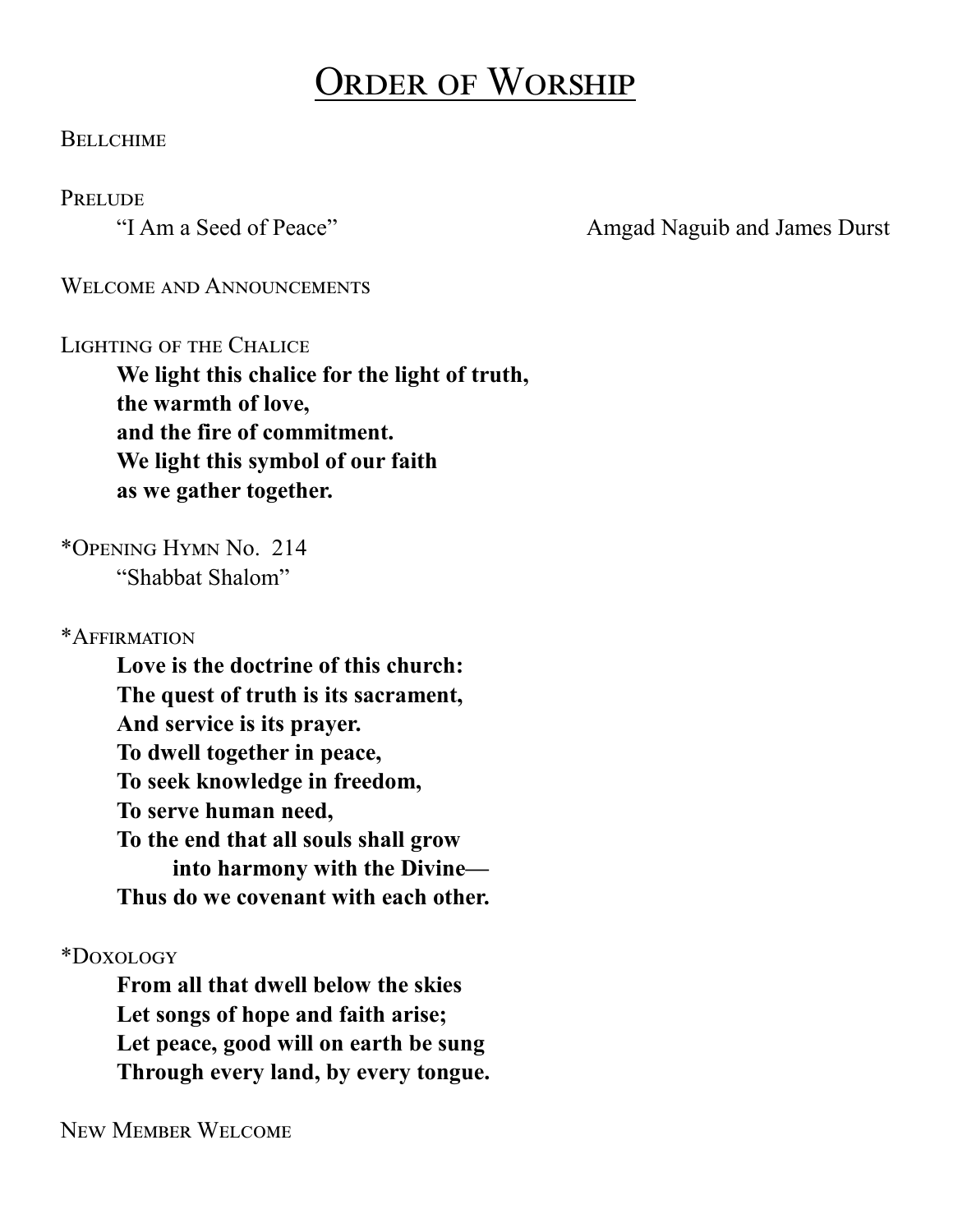**\***Membership Covenant No. 728 "Blessed are Those" *John Buehrens*

Children's Song *Juliana Nord* **May peace surround you, May love surround you, As you go, as you go, As you go on your way.** (Repeat)

**OFFERTORY** 

PRAYER AND SILENT MEDITATION

Prayer Hymn No. 18 *(sung by the congregation, seated)* "What Wondrous Love"

Reading

"The Indispensable Discipline of Social Responsibility"

 *James Luther Adams*

Music Meditation "Filled with Loving Kindness"

 *Arr. Ian Riddell and David M. Glasgow*

**SERMON** "On Belonging"

Closing Hymn No. 131 "Love Will Guide Us"

**BENEDICTION** 

**POSTLUDE** "Si Si Si"

*folk song from the Democratic Republic of Congo*

"Andante" *Karl Heinrich Graun*